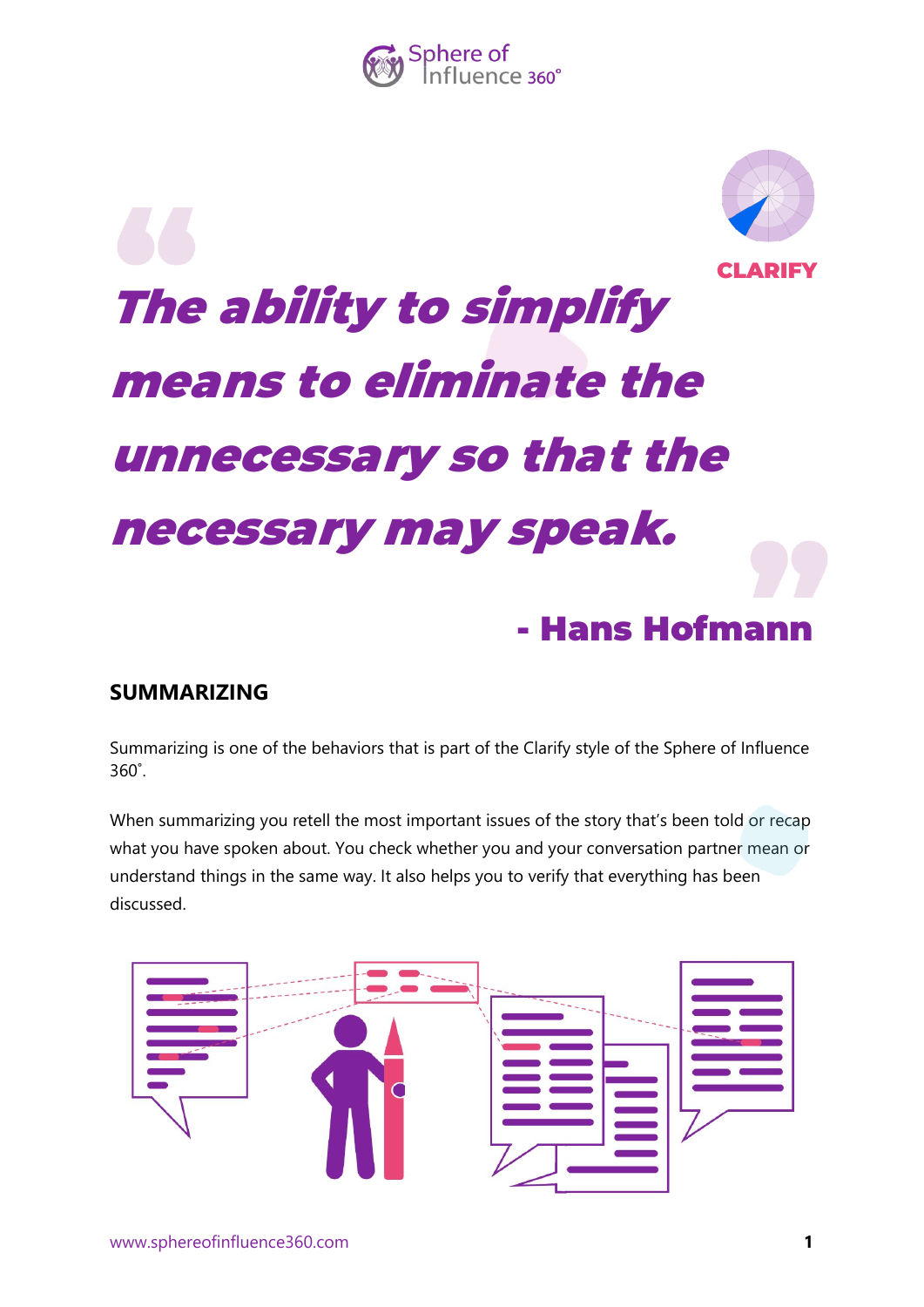

## **EXERCISE 1: MAIN IDEAS ONLY (WRITTEN TEXT)**

In this exercise you will first practice identifying main ideas in written text.

STEP 1: Scroll through your inbox for a colleague's or customer's email. Choose one that is a bit longer than just a few sentences. Let's say two or three paragraphs.

- Read the email multiple times.
- Determine the most important points (what information is essential?)
- Mark these main issues and write them down below.

| Main points in your colleague's or customer's email: |    |
|------------------------------------------------------|----|
|                                                      | me |
|                                                      |    |
|                                                      |    |
|                                                      |    |

STEP 2: Look at the main points you wrote down in the box above.

- Are there things you maybe still can cross out?
- Do you see terms that could perhaps be grouped together?

STEP 3: Use the key words that are left to make logical sentences. Write your summary down in the box below.



Repeat this exercise until you notice that it's getting easier and easier to identify the essence of an email and summarize it.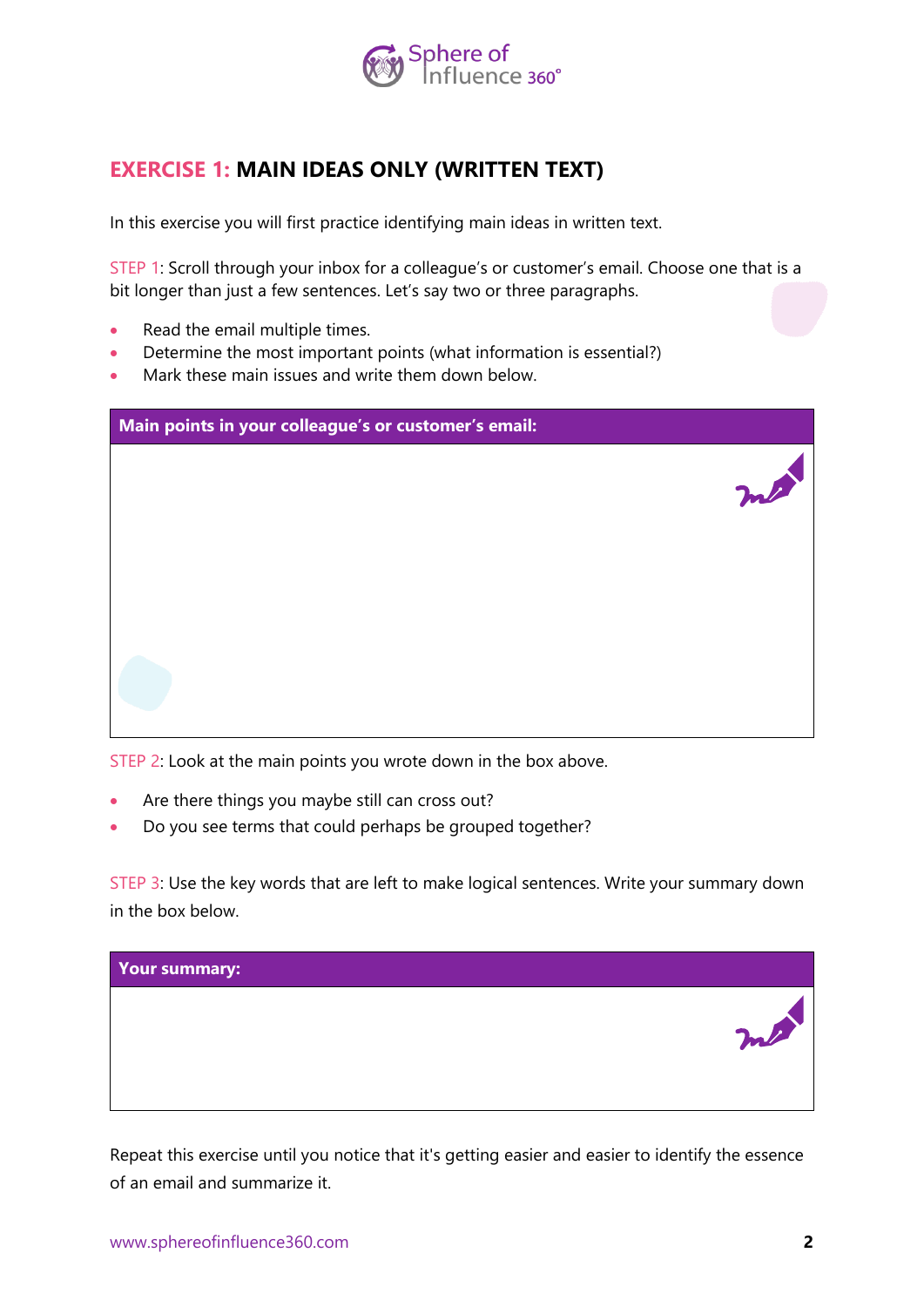

## **EXERCISE 2: MAIN IDEAS ONLY (INTERACTIONS)**

In this second exercise you will practice identifying main ideas while you are in a meeting or conversation.

STEP: Take a notebook with you to write down the input for your summary during the meeting. Just like you did with the first step in the previous exercise. You only have to write the main ideas down.

If you feel confident enough to recap what you've talked about with your conversation partners, you can go over to EXERCISE 3.

## **EXERCISE 3: SHARE YOUR SUMMARY**

Before you verify with your conversation partners what is discussed it can be useful to let them know it is your intention to give a summary of what's been said. Below you find some sentences you can use to start your summary.



After you have given your summary it can't hurt to ask whether your conversation partners recognizes it. Maybe they have something to add or they see things differently. A great way to find out whether or not you're on the same page and everything is clear.